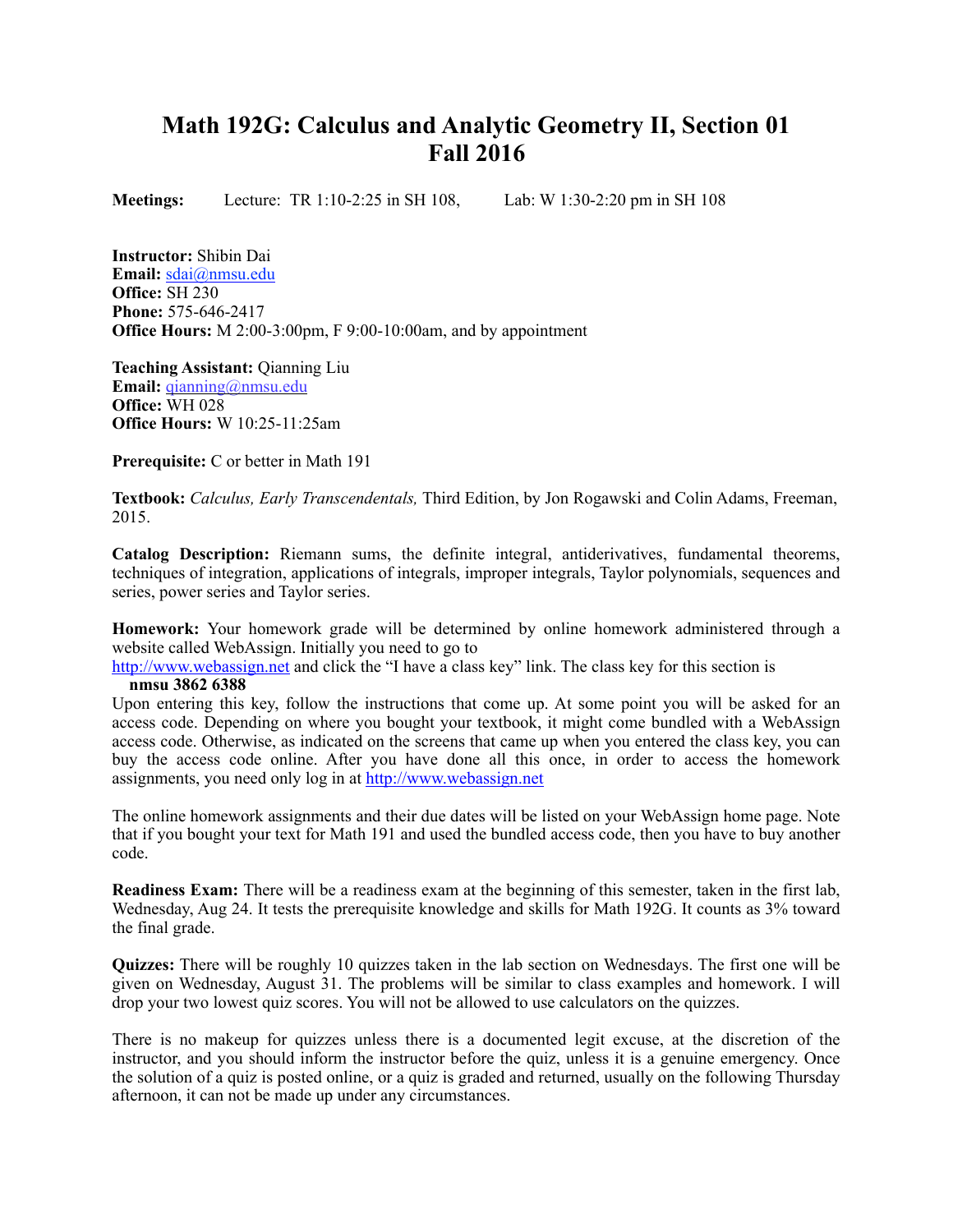**Extra Help:** It is best to come to office hours or make an appointment when you have trouble. But the department also provides assistance from graduate students in WH 101. A schedule will be placed on the door of that room.

**Exams:** There will be a total of three common exams, including the final. The first two exams will be given in the evening from **7:00–8:30 PM** on **Thursday, September 29** and **Thursday, November 10**. The comprehensive final exam will be held on **Tuesday, December 6, 3:30– 5:30**. The location for each exam will be announced later. Note that all sections of this course meet at these scheduled exam times. The use of calculators on the exams is prohibited.

You are expected to take the Thursday evening exams at the times listed above unless you have a legitimate reason to miss. The only allowed excuses for a makeup are documented illnesses or university sponsored events. A scheduled makeup of each exam will be held 4:00-5:30 on the Friday following each regularly scheduled Thursday evening exam: September 30 and November 11. In general, students who miss the Thursday exams for excusable reasons will be expected to attend the Friday makeup time.

**You must inform me as soon as you know you will have difficulty attending a scheduled exam. Except in the case of a genuine emergency, this should occur BEFORE the exam is given. Permission to take the makeup exam is NOT automatic, and students who need to do so must make arrangements ahead of time. Once an exam is graded and returned, it cannot be made up under any circumstances.**

## **Grades:**

| Readiness Exam | 3%  |
|----------------|-----|
| Homework       | 10% |
| Quizzes        | 20% |
| Exam 1         | 20% |
| Exam 2         | 20% |
| Final Exam     | 27% |

**Letter grade cutoffs:** A: 89-100 B: 77-88 C: 65-76 D: 53-64 F: <53

**Course Content:** We will cover portions of chapters 5, 6, 7, 8, and 10 of the textbook. Below is a rough calendar of the course.

| Week of | <b>Sections</b> | <b>Topics</b>                                                                          |
|---------|-----------------|----------------------------------------------------------------------------------------|
| 08/22   | 5.1, 5.2, 5.3   | Definite and indefinite integrals                                                      |
| 08/29   | 5.4, 5.5        | <b>Fundamental Theorem of Calculus</b>                                                 |
| 09/05   | $5.6 - 5.8$     | Labor Day (9/5) Net or total change, substitution, further<br>transcendental functions |
| 09/12   | 6.1, 6.2        | Applications of integrals                                                              |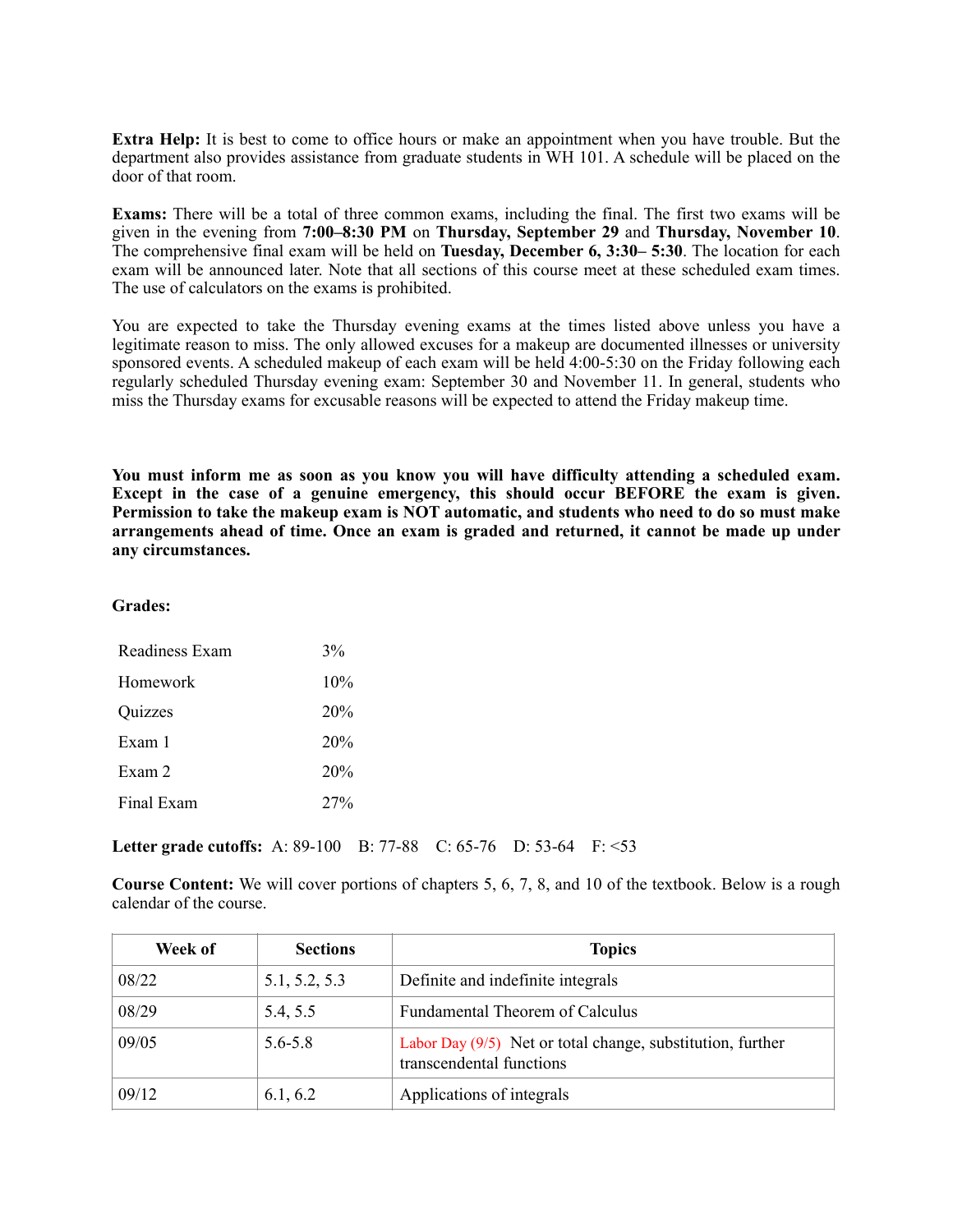| 09/19 | $6.2 - 6.4$   | Volume, Volumes of revolution, shells                                         |
|-------|---------------|-------------------------------------------------------------------------------|
| 09/26 | 6.5, Review   | Work and energy, EXAM $1(7:00-8:30 \text{ pm})$                               |
| 10/03 | 6.5, 7.1      | Work and Energy, integration by parts                                         |
| 10/10 | $7.1 - 7.3$   | Integration by parts, trigonometric integrals, trigonometric<br>substitutions |
| 10/17 | 7.7, 7.9      | Improper integrals, numerical integration                                     |
| 10/24 | 8.4, 10.1     | Taylor polynomials, sequences                                                 |
| 10/31 | 10.1, 10.2    | Sequences, infinite series                                                    |
| 11/07 | 10.3, Review  | Convergence tests, EXAM 2 (7:00-8:30 pm)                                      |
| 11/14 | $10.3 - 10.6$ | Convergence tests, power series                                               |
| 11/21 |               | Thanksgiving holiday                                                          |
| 11/28 | 10.7, Review  | <b>Taylor Series</b>                                                          |
| 12/05 |               | FINAL EXAM (3:30-5:30 pm)                                                     |

**Withdrawals and Incompletes:** You have the primary responsibility for withdrawing from the course. **The last date to drop with a "W" is Tuesday, October 17**. Under university policy, the grade of **I** (incomplete) is given for passable work that could not be completed due to circumstances beyond the student's control. The **I** grade should not be used to avoid a student receiving a D or F grade.

## **Important Notes:**

- You are expected to attend every class and show up on time.
- Announcements and grading will be communicated to you through Canvas. Access your Canvas account regularly.
- At the end of the final examination, the course is over, and there are no more opportunities to submit additional work.
- I will not compose extra credit assignments for students who want to try to compensate for poor results in another component of the course.

**Plagiarism:** Plagiarism is using another person's work without acknowledgment, making it appear to be one's own. Intentional and unintentional instances of plagiarism are considered instances of academic misconduct and are subject to disciplinary action such as failure on the assignment, failure of the course or dismissal from the university. The NMSU Library has more information and help on how to avoid plagiarism at <http://lib.nmsu.edu/plagiarism/>

**Disabilities and Discrimination:** Section 504 of the Rehabilitation Act of 1973 and the Americans with Disabilities Act (ADA) cover issues relating to disability and accommodations. If a student has questions or needs an accommodation in the classroom (all medical information is treated confidentially), contact:

Trudy Luken Student Accessibility Services (SAS) - Corbett Center, Rm. 244 Phone: 646.6840 E-mail: sas@nmsu.edu Website: [www.nmsu.edu/~ssd/](http://www.nmsu.edu/~ssd/)